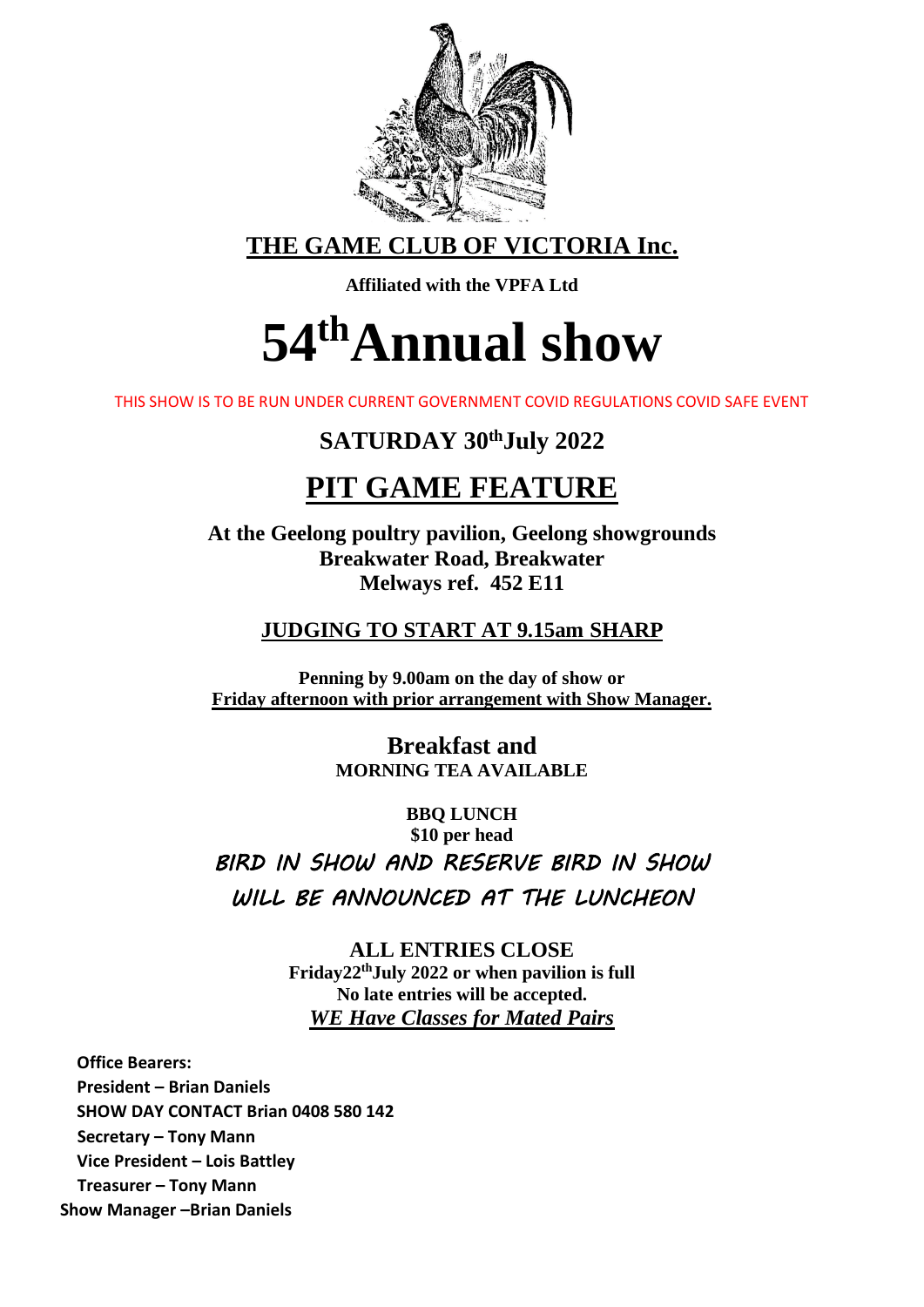#### **JUDGES:**

**Mr. Michael Lloyd All OEG BANTAM EXCLUDING OEG**

**Mr.Kingsley Hancock ALL O.E.G. LARGE FOWL AND JUNIORS Mr.Tim Johns ALL OTHER LARGE FOWL & BANTAM**

> **The Club reserves the right to alter or change the judges All Judges to consider champion bird**

| MEMBERSHIP    |                |         |  |
|---------------|----------------|---------|--|
| <b>SENIOR</b> | $\sim$         | \$15.00 |  |
| <b>JUNIOR</b> | $\blacksquare$ | \$10.00 |  |
| FAMILY        | ÷.             | \$25.00 |  |

#### **ENTRY FEES**

|                                              | ALL EXHIBITORS MUST BE A MEMBER OF THE GAME CLUB OF VICTORIA. |
|----------------------------------------------|---------------------------------------------------------------|
| <b>SENIOR MEMBERS</b> 1-10 entries           | \$3.00 per Bird                                               |
| <b>SENIOR MEMBERS</b> 11 - 19 entries        | \$2.50 per Bird                                               |
| <b>SENIOR MEMBERS</b> 20 or more entries     | \$2.00 per Bird.                                              |
| <b>JUNIOR MEMBERS</b>                        | \$2.00 per Bird                                               |
| <b>CHANGES ON DAY</b>                        | \$5.00 per change                                             |
| <b>ENTRIES NOT RECEIVED ON AN ENTRY FORM</b> | \$5.00                                                        |

**The Game Club of Victoria Inc. is affiliated with the VPFA.**

**All exhibitors must be members of the VPFA or pay the one-dayExhibitor pass fee.** 

VPFA membership for details

www.vpfa.com.au or Secretary, Anne Beaty - [admin@vpfa.com.au](mailto:admin@vpfa.com.au)

# **USE V.P.F.A. STANDARD SCHEDULE EDITION 5**

**Copy Available at www.vpfa.com ALL ENTRIES CLOSE Friday22ndJuly2022 Send entries to: Show Manager, Mr. B. Daniels**

**36 Edward road**

**Chirnside Park. 3116**

**Ph. 0408580142after 6 pm**

**Email: [gameclubofvic@gmail.com](mailto:gameclubofvic@gmail.com)**

**ENTRIES WILL ONLY BE RECEIVED VIA EMAIL OR AUSTRILA POST. If Mailing Please confirm entries have** 

**been Received** 

**Cheques or money orders make payable to: The Game Club of Victoria Inc.**

**Or direct credit BSB 063107 ACCOUNT NO 10027383 & A COPY OF THE RECEIPT SENT WITH ENTRIES. Enquiries: Brian on 0408 580 142 after 6 pm.**

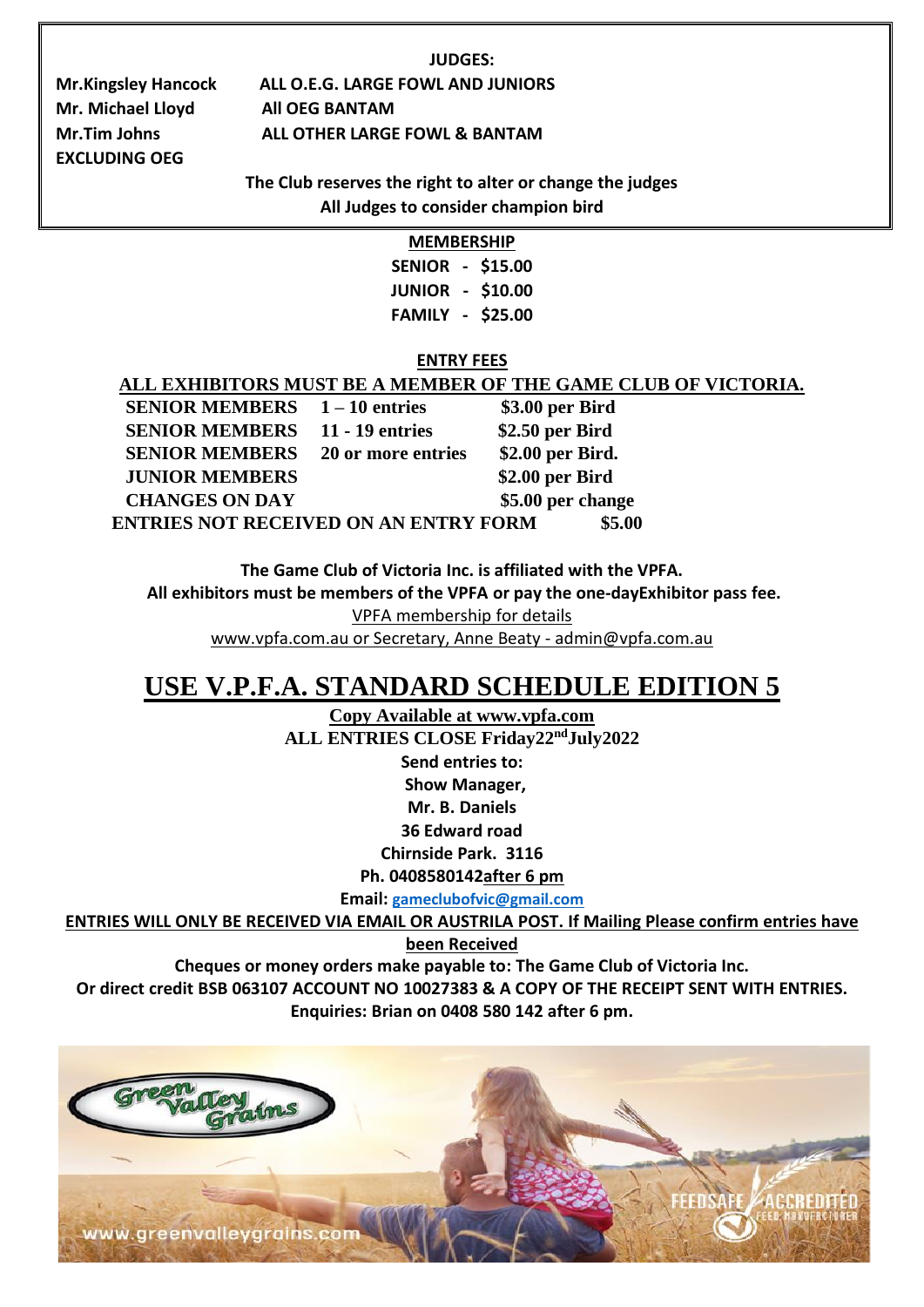### **AWARDS**

| <b>CHAMPION BIRD OF SHOW</b>                                                  | NOELEEN BATTLEY TROPHY& Sash plus \$100&VPFA SASH          |  |  |
|-------------------------------------------------------------------------------|------------------------------------------------------------|--|--|
| <b>RESERVE BIRD OF SHOW</b>                                                   | <b>Gladys and Alf Woods Trophy JackEastesMemorial Sash</b> |  |  |
| <b>CHAMPION OEG STANDARD</b>                                                  | Trophy and Sash Reg Tutty Memorial Sash& OEG Club of       |  |  |
|                                                                               | Australia belt buckle                                      |  |  |
| <b>RESERVE OEG STANDARD</b>                                                   | \$10 Cash and Sash                                         |  |  |
| CHAMPION MINOR COLOUR O.E.G. STANDARD Trophy and Sash                         |                                                            |  |  |
| <b>CHAMPION MODERN GAME STANDARD</b>                                          | <b>Sash</b>                                                |  |  |
| <b>CHAMPION AUSTRALIAN GAME STANDARD</b>                                      | Sash                                                       |  |  |
| <b>CHAMPION INDIAN GAME STANDARD</b>                                          | Sash                                                       |  |  |
| <b>CHAMPION MALAY GAME STANDARD</b>                                           | Sash                                                       |  |  |
| <b>CHAMPION A.O.V. STANDARD</b>                                               | <b>Sash</b>                                                |  |  |
| <b>CHAMPION STANDARD other than O.E.G or Pit Trophy and Sash</b>              |                                                            |  |  |
| RESERVE STANDARD other than O.E.G or Pit\$10 and Sash                         |                                                            |  |  |
| <b>CHAMPION O.E.G. BANTAM</b>                                                 | Trophy and Sash& OEG Club of Australia belt buckle         |  |  |
| <b>RESERVE O.E.G. BANTAM</b>                                                  | \$10 and Sash                                              |  |  |
| <b>CHAMPION MINOR COLOUR O.E.G.BTM</b>                                        | Ron Crawford Memorial Trophy and Sash Donated by           |  |  |
|                                                                               | <b>Charles Jensen &amp; Joe Azoulas</b>                    |  |  |
| <b>CHAMPION MODERN GAME BANTAM</b>                                            | <b>Trophy and Sash</b>                                     |  |  |
| <b>RESERVE MODERN GAME BANTAM</b>                                             | \$10 and Sash                                              |  |  |
| <b>CHAMPION MINOR COLOR MODERN BTM.</b>                                       | Trophy and sash                                            |  |  |
| <b>CHAMPION INDIAN GAME BANTAM</b>                                            | Sash                                                       |  |  |
| <b>CHAMPION AUSTRALIAN GAME BANTAM</b>                                        | Sash                                                       |  |  |
| <b>CHAMPION MALAY GAME BANTAM</b>                                             | Sash                                                       |  |  |
| <b>CHAMPION BANTAM other than O.E.G, PIT</b>                                  |                                                            |  |  |
| <b>OR MODERN GAME</b>                                                         | <b>Trophy and Sash</b>                                     |  |  |
| <b>CHAMPION BANTAM OTHER THAN OEG, PIT</b>                                    |                                                            |  |  |
| <b>OR MODERN GAME</b>                                                         | MICK CARTER MEMORIAL TROPHY TO BE WON 3TIMES               |  |  |
| <b>RESERVE BANTAM OTHER THAN OEG, PIT</b>                                     |                                                            |  |  |
| <b>OR MODERN GAME</b>                                                         | \$10 and Sash                                              |  |  |
| <b>CHAMPION MATED PAIR</b>                                                    | <b>Trophy and Sash</b>                                     |  |  |
| <b>CHAMPION JUNIOR EXHIBIT</b>                                                | <b>Trophy and Sash</b>                                     |  |  |
| <b>RESERVE JUNIOR EXHIBIT.</b>                                                | <b>Trophy and Sash</b>                                     |  |  |
| <b>CHAMPION JUNIOR LGE</b>                                                    | <b>SASH</b>                                                |  |  |
| <b>CHAMPION JUNIOR O.E.G. BTM</b>                                             | <b>SASH</b>                                                |  |  |
| <b>CHAMPION JUNIOR A.O.V.BTM</b>                                              | <b>SASH</b>                                                |  |  |
| <b>PIT GAME FEARTURE</b>                                                      |                                                            |  |  |
| <b>CHAMPION PIT IN SHOW</b>                                                   | <b>Bob Legge Memorial Trophy Donated By Stephen Legge</b>  |  |  |
| <b>CHAMPION PIT GAME STANDARD</b>                                             | Trophy & Sash Donated by Kahlie& Mick Sciberras PLUS       |  |  |
|                                                                               | <b>Medallion &amp; sash from Pit Game Club</b>             |  |  |
| <b>RESERVE PIT GAME STANDARD</b>                                              | Trophy & Sash Donated by Kahlie & Mick Sciberras           |  |  |
| <b>CHAMPION PIT GAME BANTAM</b>                                               | Trophy & Sash Donated by Kahlie& Mick Sciberras PLUS       |  |  |
|                                                                               | <b>Medallion &amp; sash from Pit Game Club</b>             |  |  |
| <b>RESERVE PIT GAME BANTAM</b>                                                | Trophy & Sash Donated by Kahlie & Mick Sciberras           |  |  |
| <b>VPFA JOURNAL AWARD for CHAMPION &amp; RESERVE AMERICAN GAME STD OR BTM</b> |                                                            |  |  |
|                                                                               |                                                            |  |  |
|                                                                               | THE GAME CLUB WOULD LIKE TO THANK OUR SPONSORS, SUPPORTERS |  |  |
|                                                                               |                                                            |  |  |

**OUR MAJOR SPONSORSGREEN VALLEY FEEDS& ALAN & JUDE LAWERANCE THE O.E.G.CLUB OF AUSTRALA PIT GAME CLUB OF AUSTRALIA KAHLIE & MICK SCIBERRAS STEPHEN LEGGE**